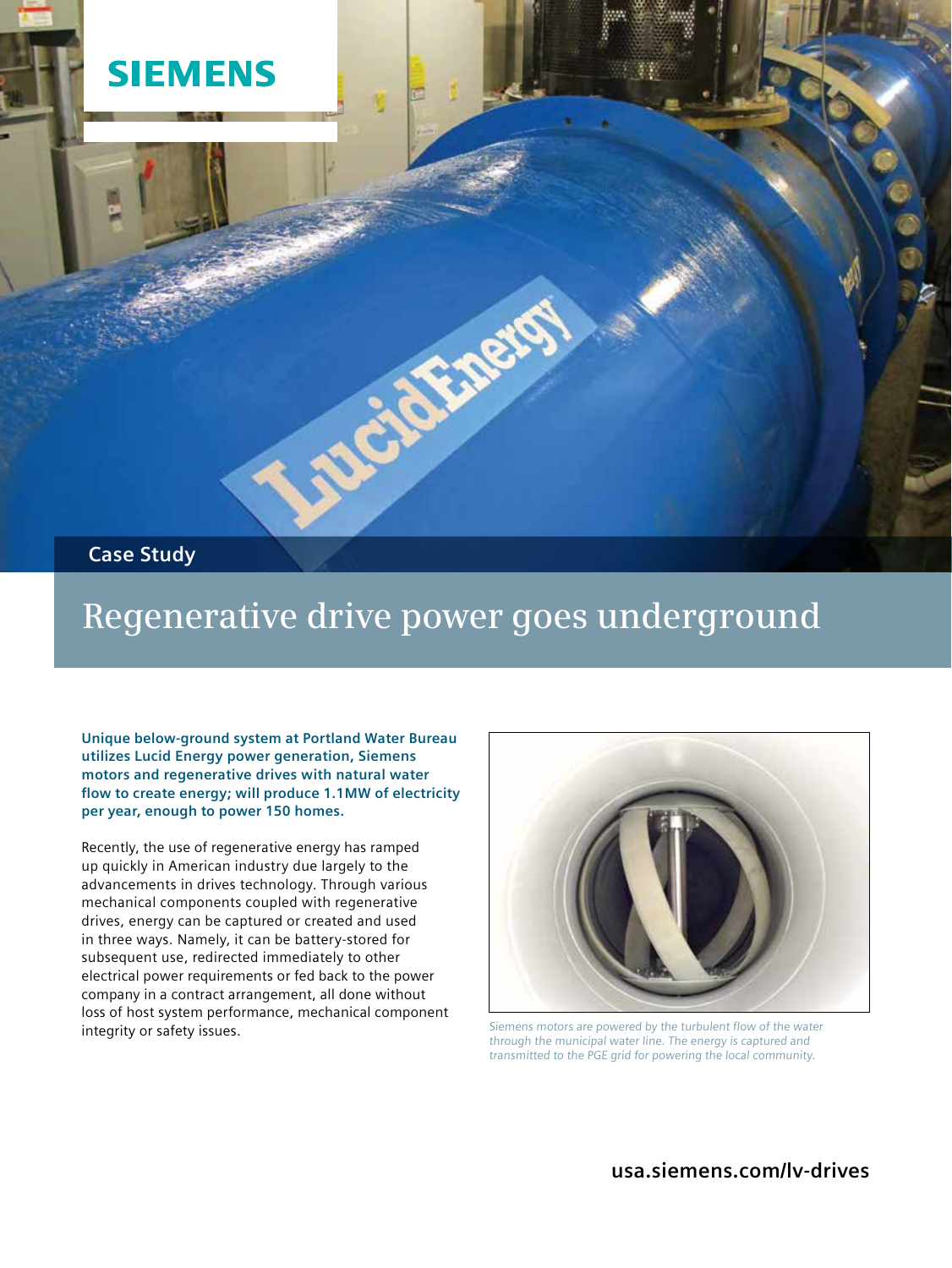Typically, regenerative power is produced by, for example, a motor turning during braking or stopping. What if the motor turned as the result of something other than an electrical power supply?

At the City of Portland (Oregon) Water Bureau, they partnered with a local firm, Lucid Energy, who provided a very unique method of power generation. The renewable energy and smart water management solution used is the supplier's patented LucidPipe™ Power System, which enables industrial, municipal and agricultural water facilities to generate clean, reliable and low-cost energy from gravity-fed water pipeline and stream flow.



The installation of the system at SW 147th Avenue and Powell in Portland, Oregon.

For a recent installation under the road at SW 147th Avenue and Powell Boulevard in Portland, Lucid Energy provided their system, which comprises four 42" liftbased turbines spun by the gravity-fed water flow inside the Portland Water Bureau pipeline. These turbines turn four Siemens torque motors as 50kW generators for a 200kW nameplate capacity project. The electricity generated by this system is captured and fed to the Portland General Electric (PGE) grid by four Siemens regenerative drives. In a 20-year power purchase agreement, this project will generate approximately \$2 million in renewable energy capacity, to be used for development, installation and operational maintenance costs.

The project investor, Harbourton Alternative Energy, will share the revenue with the City of Portland and Portland Water Bureau to reduce the cost of water operations. Upon completion of the agreement, Portland Water Bureau has the right to purchase the system and the power produced. Since the pipeline is expected to have a lifespan of over 50 years, this project represents a mutually beneficial arrangement for the investor and the city alike.

Known as the Conduit 3 Hydroelectric Project, this system represents the first venture in the U.S. to secure a 20-year Power Purchase Agreement for renewable energy produced by in-pipe hydropower in a municipal water pipeline.

"For the execution of this project, we reached out to Siemens, in tandem with their solution partner in our area, Applied Motion Systems, who wrote the software for the regenerative operational protocols, connecting the hardware to the grid," according to Lucid Energy's director of operations, Susan Priddy. In addition to the drives and motors on this project, Siemens also provided the motion controller, transformers, circuit breakers and all power supplies. The master control cabinet is installed underground, in close proximity to the pipeline and the four LucidPipe turbines (shown in photo).



 The LucidPipe™ Power System uses a unique lift-based, vertical axis spherical turbine technology to smoothly transfer the kinetic energy of the water flow to rotate the motor shaft without impeding the water flow to any great degree.

Functionally, the water being fed from reservoirs flows downhill to turn the torque motors into generators, which supply power back onto the Siemens Sinamics S120 drive system, which in turn feeds it to the electrical grid of PGE. The electricity is generated by the water flow with no other power source. The pipeline performance is unaffected and there is no environmental impact. The Lucid Energy system has been tested and certified by NSF International to meet the NSF/ANSI Standard 61 for potable water systems. The LucidPipe system extracts very little head pressure, typically 1-5 PSI, so the turbine units can be installed in sequence without disruption of the water flow. The system does not require installation in a pressure-transient zone or where extreme differential pressures are required.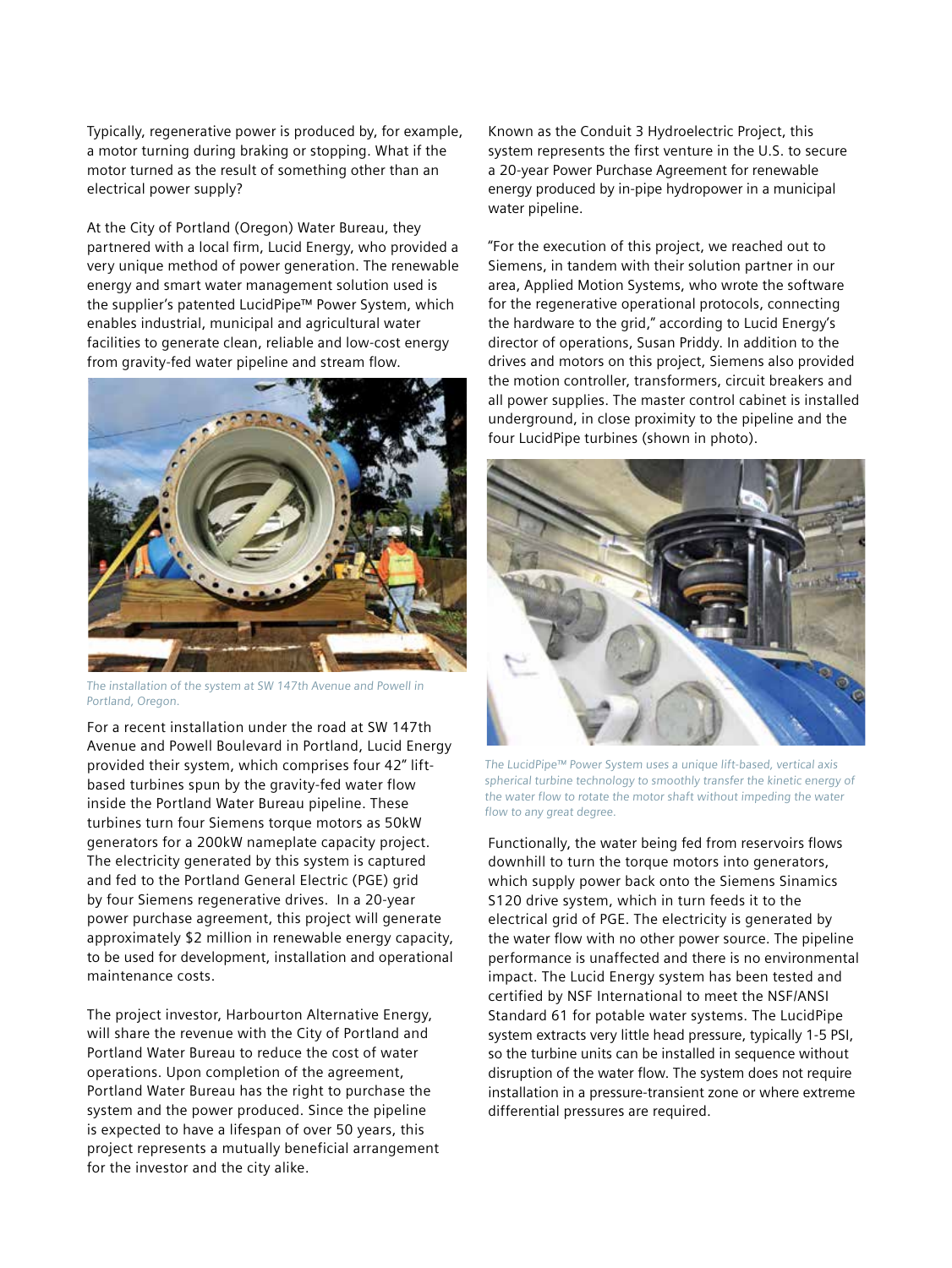Lucid Energy developed its patented lift-based, vertical axis spherical turbine technology (shown in photo) at the end of the generator's flange to maximize the use of the water's gravitational flow to put work back onto the motor. Units can be installed in 24"-96" diameter pipes. For this project, Lucid Energy was able to use standard motor and drive components that would typically require external power supply to control the motion of a machine, as part of its LucidPipe™ power generation system.

Aesthetically, as a collateral benefit, the entire system detailed here is located underground.

The system was final tested in February 2015 and is producing power to full expectations today. Based on subsequent performance metrics analysis, Portland Water Bureau is considering additional installations of the LucidPipe system.

## **How regenerative drives work**

Power regeneration is the process of recovering kinetic energy created by a motor turning during stopping or braking or, as in the situation described in this story, by the natural gravitational motion of water flow, and converting that energy to electricity, then feeding it back onto the grid.

Siemens regenerative active infeed drives, as demonstrated in this story, efficiently return the energy created back into the supply system, rather than losing the energy in the form of heat or inertial load losses. The regenerative operation is combined with power quality management, improving the overall operational system efficiency. By virtually eliminating harmonics and optionally providing power factor control to compensate for poor power factor from other loads, active infeed drives provide more stable operation on the load in weak supply systems with voltage and frequency fluctuations and can actually help stabilize the supply system. Motor performance is also improved significantly with active infeed (also called active front end) regenerative drives technology.

Ryan Misjan and Steve Schoneger from Siemens, plus Susan Priddy from Lucid Energy and Jennifer Allen Newton from Bluehouse Consulting Group contributed to this story.

For more information on this story, please contact.

## **LUCID ENERGY**

2420 NE Sandy Boulevard Suite 203 Portland, OR 97232 Phone: 503-341-0004 www.lucidenergy.com Attention: Gregg Semler, President & CEO

**Or**

## **Siemens**

Digital Factory Factory Automation 5300 Triangle Parkway Norcross, GA 30092 Phone: 770-871-3848 www.usa.siemens.com/drives Attention: Sandra Tigert

Video of Lucid system in action... www.lucidenergy.com/how-it-works